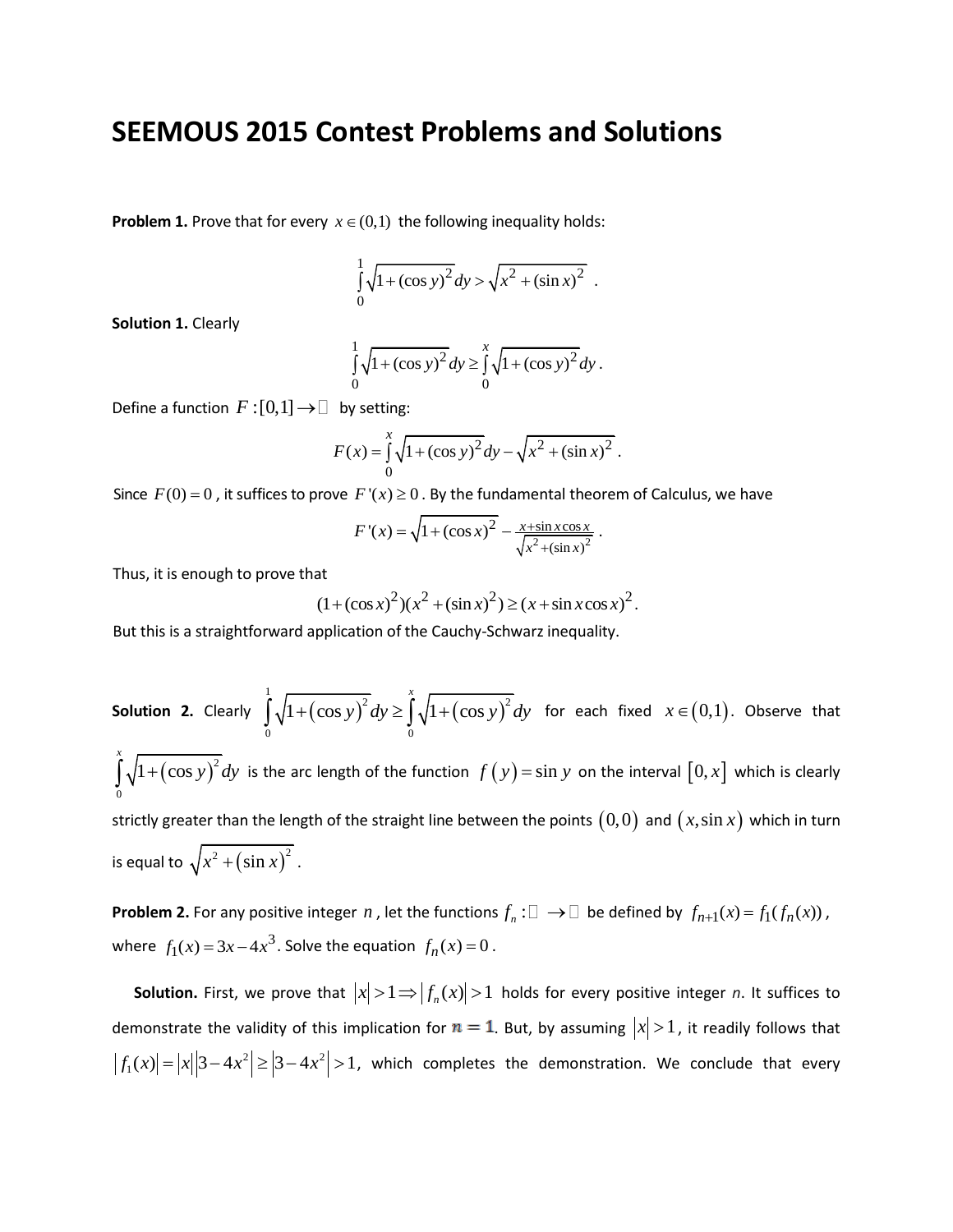solution of the equation  $f_n(x) = 0$  lies in the closed interval  $[-1,1]$ . For an arbitrary such x, set  $x = \sin t$  where  $t = \arcsin x \in [-\frac{\pi}{2}, \frac{\pi}{2}]$  $\overline{2}$ ,  $\overline{2}$  $t = \arcsin x \in [-\frac{\pi}{2}, \frac{\pi}{2}]$  . We clearly have  $f_1(\sin t) = \sin 3t$  , which gives  $f_n(x) = \sin 3^n t = \sin(3^n \arcsin x).$ 

Thus,  $f_n(x) = 0$  if and only if  $sin(3^n arcsin x) = 0$ , i.e. only when  $3^n arcsin x = k\pi$  for some  $k \in \mathbb{Z}$ . Therefore, the solutions of the equation  $f_n(x) = 0$  are given by

$$
x=\sin\frac{k\pi}{3^n},
$$

where *k* acquires every integer value from  $1 - 3$ 2  $-3^n$ up to  $3^n - 1$ 2 *n* .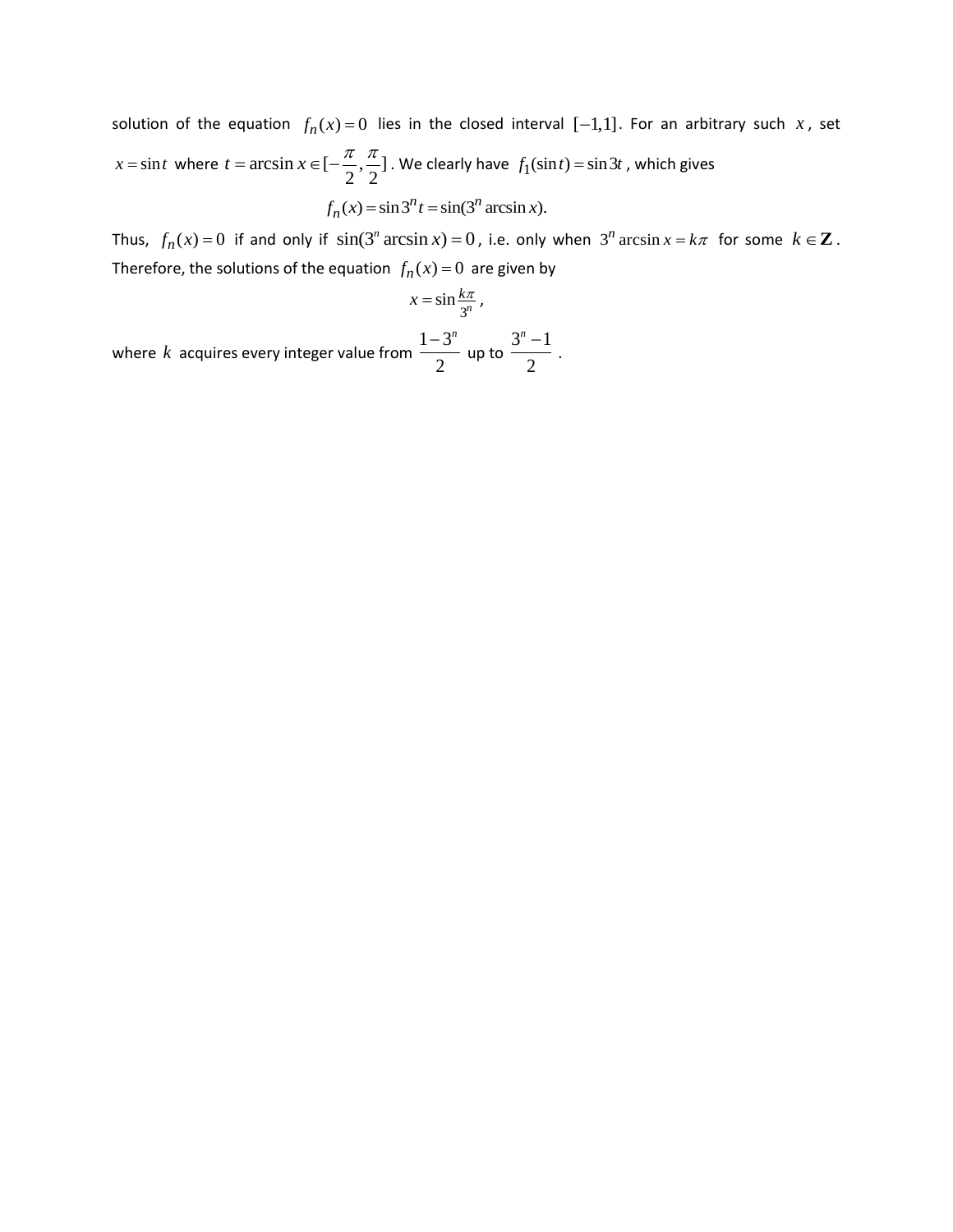**Problem 3.** For an integer  $n > 2$  , let  $A, B, C, D \in M_n(\square)$  be matrices satisfying:

$$
AC - BD = I_n,
$$
  

$$
AD + BC = O_n,
$$

where  $I_n$  is the identity matrix and  $O_n$  is the zero matrix in  $M_n(\Box)$  . Prove that:

- a)  $CA DB = I_n$  and  $DA + CB = O_n$ ,
- b) det( $AC$ )  $\geq$  0 and  $(-1)^n$  det( $BD$ )  $\geq$  0.

**Solution.** a) We have

$$
AC - BD + i(AD + BC) = I_n \Leftrightarrow (A + iB)(C + iD) = I_n,
$$

which implies that the matrices 
$$
A + iB
$$
 and  $C + iD$  are inverses to one another. Thus,  
\n
$$
(C + iD)(A + iB) = I_n \Leftrightarrow CA - DB + i(DA + CB) = I_n
$$
\n
$$
\Leftrightarrow CA - DB = I_n, DA + CB = O_n.
$$

b) We have

$$
det((A+iB)C) = det(AC+iBC)
$$
  
AD+BC=O<sub>n</sub>  
= det(AC-iAD)  
= det(A(C-iD).

On the other hand,

where hand,

\n
$$
(C+iD)(A+iB)=I_n
$$
\n
$$
\det C = \det((C+iD)(A+iB)C) = \det((C+iD)A(C-iD))
$$
\n
$$
= \det(A) |\det(C+iD)|^2.
$$

Thus,

$$
\det(AC) = (\det A)^2 |\det(C + iD)|^2 \ge 0.
$$

Similarly

$$
det((A+iB)D) = det(AD+iBD)
$$
  
\n
$$
AD+BC=O_n
$$
  
\n
$$
= det(-BC+iBD)
$$
  
\n
$$
= (-1)^n det(B(C-iD)).
$$

This implies that

This implies that  
\n
$$
(C+iD)(A+iB)=I_n
$$
\n
$$
\det D = \det((C+iD)(A+iB)D) = (-1)^n \det((C+iD)B(C-iD))
$$
\n
$$
= (-1)^n \det(B) |\det(C+iD)|^2.
$$
\nThus,  $(-1)^n \det(BD) = (\det B)^2 |\det(C+iD)|^2 \ge 0.$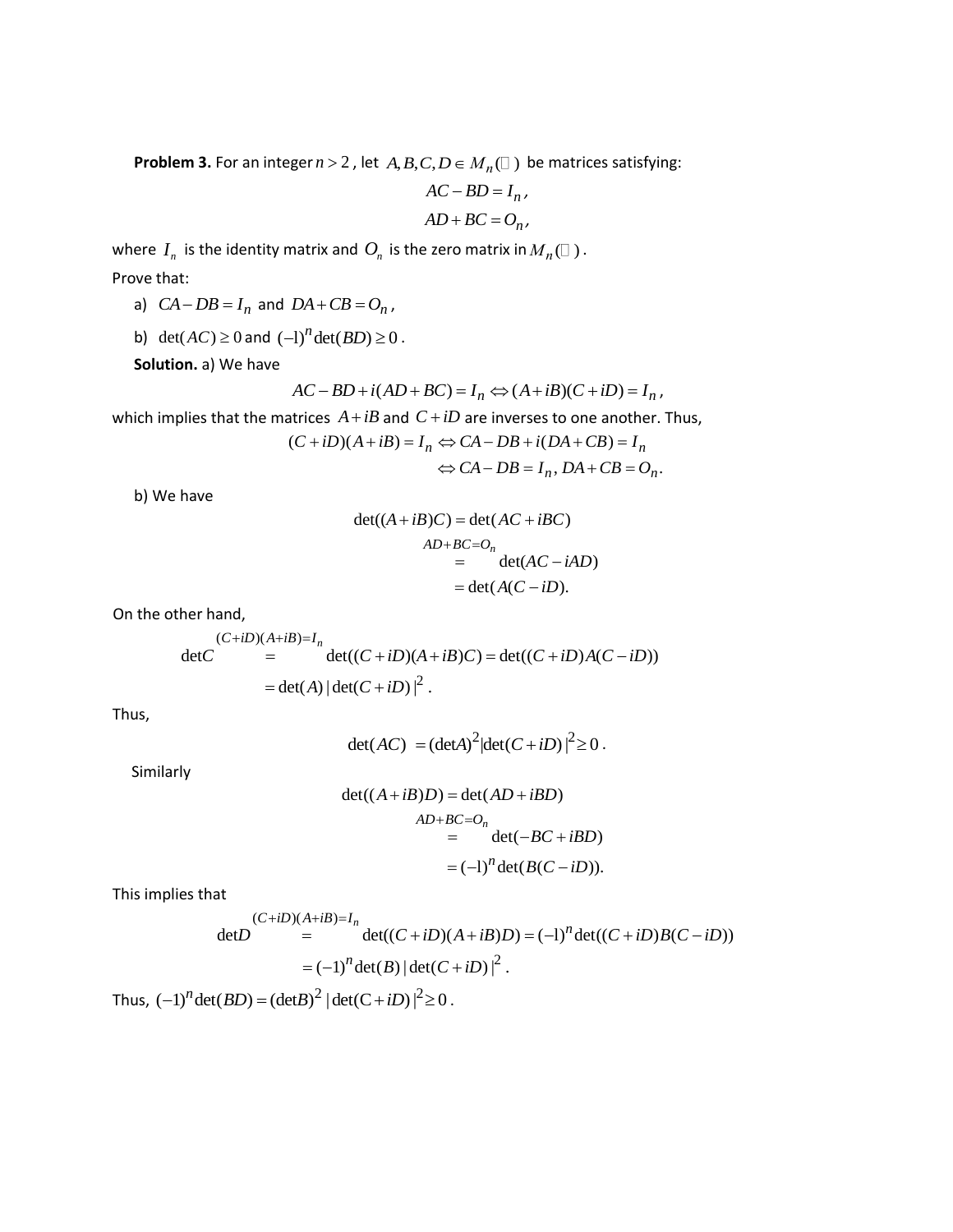**Problem 4.** Let  $I \subset \Box$  be an open interval which contains 0, and  $f : I \to \Box$  be a function of class **em 4.** Let  $I \subset \Box$  be an open interval which contains 0, and  $f : I \to \Box$  be a function of class  $C^{2016}(I)$  such that  $f(0) = 0, f'(0) = 1, f''(0) = f'''(0) = ... = f^{(2015)}(0) = 0, f^{(2016)}(0) < 0.$ *i*) Prove that there is  $\delta > 0$  such that

$$
0 < f(x) < x, \quad \forall x \in (0, \delta). \tag{1.1}
$$

*ii*) With  $\delta$  determined as in *i*), define the sequence  $(a_n)$  by

$$
a_1 = \frac{\delta}{2}, \ a_{n+1} = f(a_n), \ \forall n \ge 1.
$$
 (1.2)

Study the convergence of the series 1 , *r n n a*  $\infty$  $=$  $\sum a_n^r$ , for  $r \in \Box$  .

**Solution.** *i***)** We claim that there exists  $\alpha > 0$  such that  $f(x) > 0$  for any  $x \in (0, \alpha)$ . For this, observe that, since f is of class  $C^1$  and  $f'(0) = 1 > 0$ , there exists  $\alpha > 0$  such that  $f'(x) > 0$  on  $(0, \alpha)$ . Since  $f(0) = 0$  and  $f$  is strictly increasing on  $(0, \alpha)$ , the claim follows.

Next, we prove that there exists  $\beta > 0$  such that  $f(x) < x$  for any  $x \in (0, \beta)$ . Since  $f^{(2016)}(0)$  < 0 and f is of class  $C^{2016}$ , there is  $\beta > 0$  such that  $f^{(2016)}(t)$  < 0, for any  $t \in (0, \beta)$ . By

the Taylor's formula, for any 
$$
x \in (0, \beta)
$$
, there is  $\theta \in [0,1]$  such that  
\n
$$
f(x) = f(0) + \frac{f'(0)}{1!}x + ... + \frac{f^{(2015)}(0)}{2015!}x^{2015} + \frac{f^{(2016)}(\theta x)}{2016!}x^{2016},
$$
\n(1.3)

hence

$$
g(x) = \frac{f^{(2016)}(\theta x)}{2016!} x^{2016} < 0, \quad \forall x \in (0, \beta).
$$

Taking  $\delta = \min\{\alpha, \beta\} > 0$ , the item *i*) is completely proven.

*ii*) We will prove first that the sequence  $(a_n)$  given by (1.2) converges to 0. Indeed, by relation (1.1) it follows that

$$
0 < a_{n+1} < a_n, \ \forall n \ge 1,
$$

hence the sequence  $(a_n)$  is strictly decreasing and lower bounded by 0. It follows that  $(a_n)$  converges to some  $\ell \in [0, \frac{\delta}{2})$  . Passing to the limit in (1.2) , one gets  $\ell = f(\ell)$ . Taking into account (1.1), we deduce that  $\ell = 0$ .

In what follows, we calculate

$$
\lim_{n \to \infty} na_n^{2015}.
$$

From 
$$
a_n \downarrow 0
$$
, using the Stolz-Cesàro Theorem, we conclude that  
\n
$$
\lim_{n \to \infty} na_n^{2015} = \lim_{n \to \infty} \frac{n}{\frac{1}{a_n^{2015}}} = \lim_{n \to \infty} \frac{(n+1)-n}{\frac{1}{a_{n+1}^{2015}} - \frac{1}{a_n^{2015}}} = \lim_{n \to \infty} \frac{1}{\frac{1}{f(a_n)^{2015}} - \frac{1}{a_n^{2015}}}
$$
\n
$$
= \lim_{x \to 0} \frac{1}{\frac{1}{f(x)^{2015}} - \frac{1}{x^{2015}}} = \lim_{x \to 0} \frac{(xf(x))^{2015}}{x^{2015} - f(x)^{2015}}.
$$